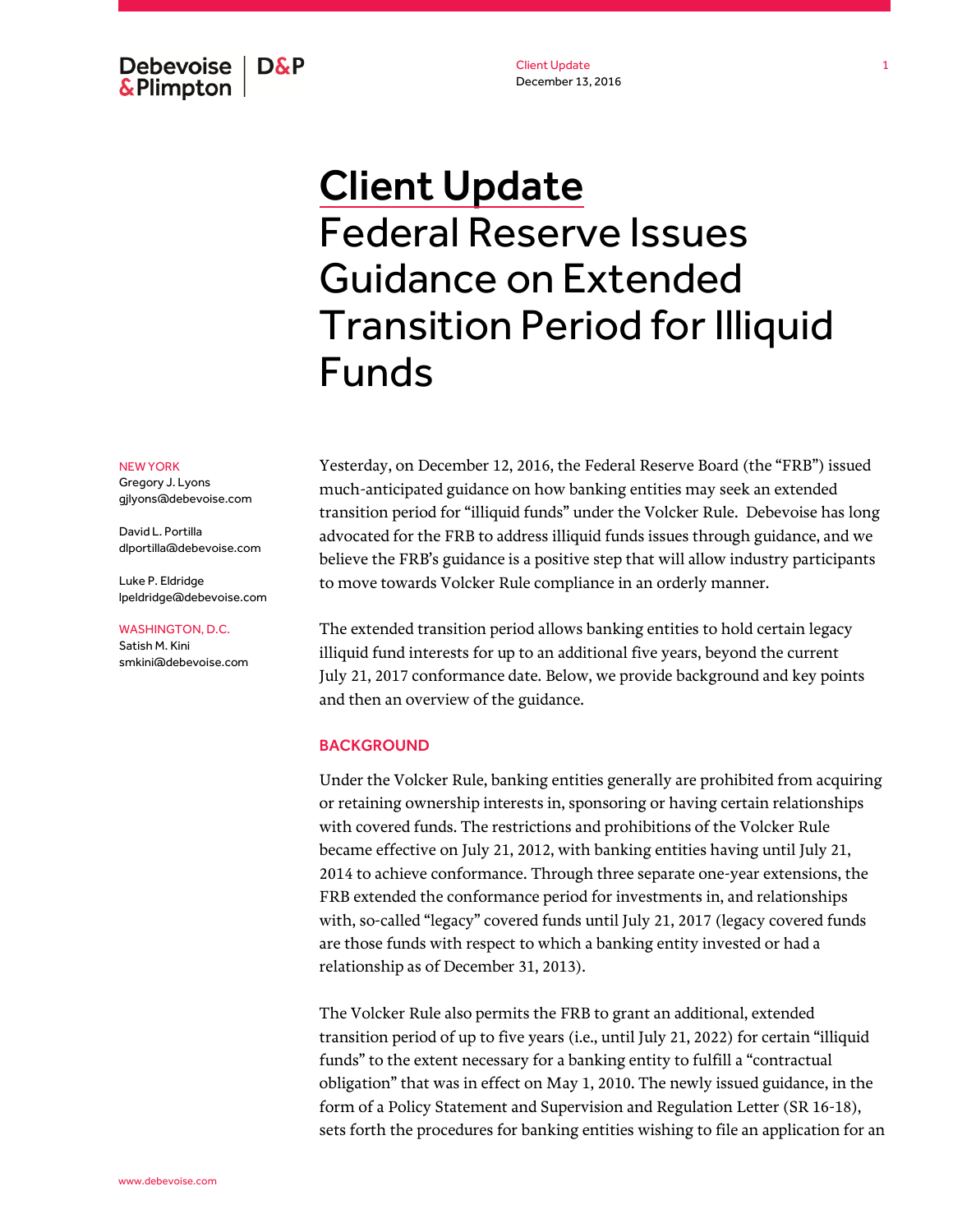

extended transition period and provides insight into how the FRB intends to review those requests.<sup>1</sup>

## KEY POINTS

Key points regarding the guidance are as follows.

- Banking entities are not required to exercise a regulatory-out provision or seek consent from third parties (i.e., a general partner or other investors) to terminate an investment in an illiquid fund in order to qualify for the extended transition period. (This was a key point of concern for banking entities.)
- The FRB requests information to show a banking entity has made "meaningful progress toward confirming the majority of" its covered fund investments and asks for supporting information to demonstrate this type of action (such as information on bids that have been sought).
- The guidance appears to indicate that the FRB will grant extended transition periods to provide additional time "to conform investments made by employees in sponsored legacy illiquid funds."
- The General Counsel or Chief Compliance Officer of the entity that sponsors or invests in the illiquid funds is required to provide a certification that each fund meets the definition of "illiquid fund" under both the Volcker Rule's statutory provisions and the FRB's rule implementing the statutory conformance provisions (the "Conformance Rule").
- The FRB delegated authority to approve (but not deny) applications to the Reserve Banks and said that illiquid funds "will generally qualify" for extensions, although applications may be referred to the FRB.
- The Reserve Banks are expected to act on requests within 30 days from when the request is complete.
- The FRB may require a banking entity to provide a progress report on fund sales, maturities or other conformance efforts during the period the banking entity holds illiquid fund interests in reliance on an extension.

 $\overline{a}$ 

<sup>1</sup> FRB, Statement of Policy Regarding Illiquid Fund Investments Under Section 13 of the Bank Holding Company Act (Dec. 12, 2016), *available* at [https://www.federalreserve.gov/](https://www.federalreserve.gov/newsevents/press/bcreg/bcreg20161212b1.pdf) [newsevents/press/bcreg/bcreg20161212b1.pdf;](https://www.federalreserve.gov/newsevents/press/bcreg/bcreg20161212b1.pdf) SR 16-18, Procedures for a Banking Entity to Request an Extended Transition Period for Illiquid Funds (Dec. 12, 2016), *available at* [https://www.federalreserve.gov/bankinforeg/srletters/sr1618.pdf.](https://www.federalreserve.gov/bankinforeg/srletters/sr1618.pdf)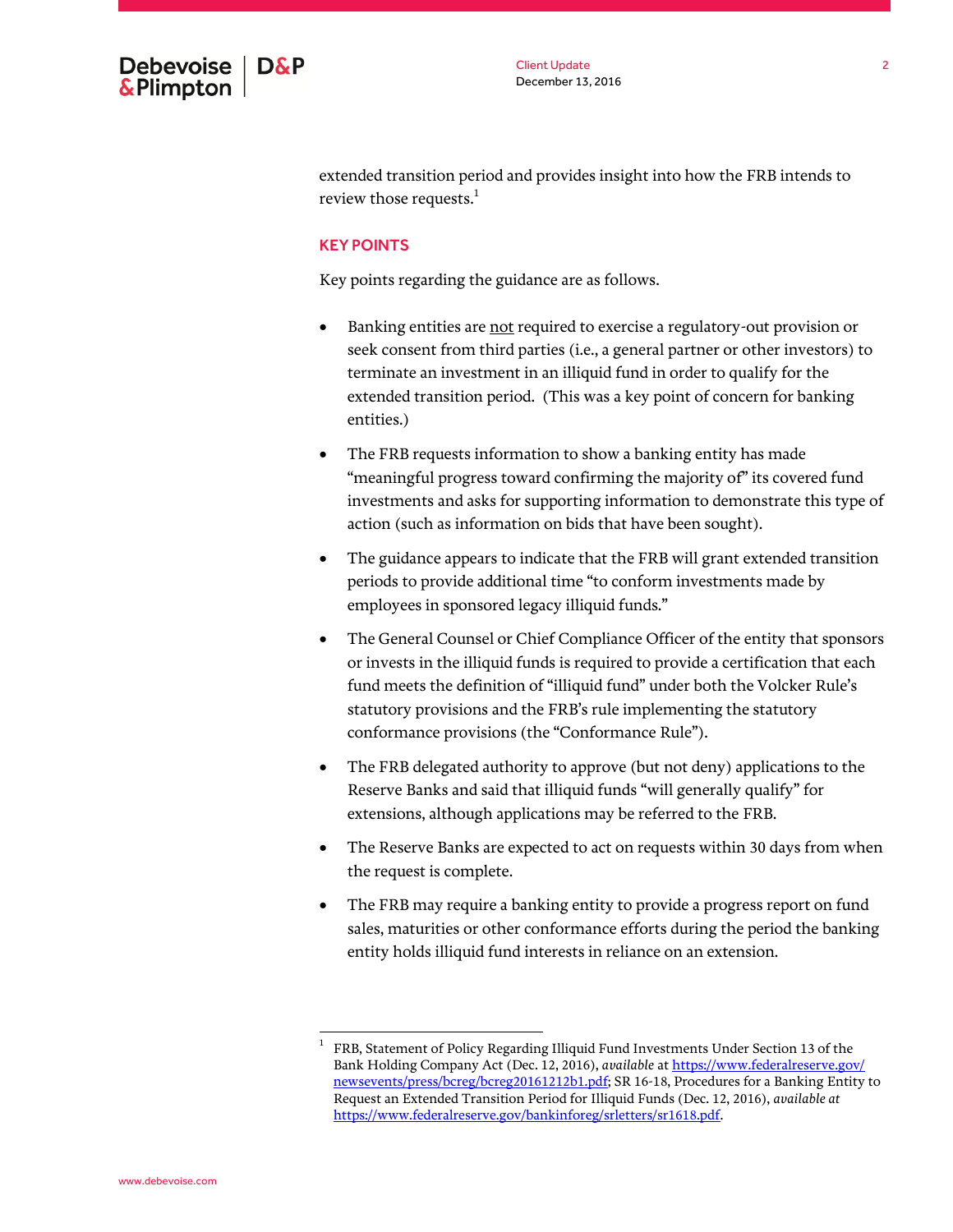# OVERVIEW OF GUIDANCE

The FRB indicated that it anticipates that the illiquid fund interests will generally qualify for extended transition periods, unless a banking entity has not demonstrated meaningful progress towards conforming its illiquid fund interests, the banking entity has a deficient Volcker Rule compliance program more generally or the FRB has evasion concerns.

The guidance also sets forth the process by which banking entities can seek an extended conformance period. A request for an extended transition period must be submitted to the Applications Unit of the appropriate Federal Reserve Bank at least 180 days prior to the expiration of the general conformance period (i.e., January 20, 2017). The responsible Reserve Bank is expected to act on the banking entity's request within 30 days of receiving "all required information," a phrase that suggests that the 30-day clock will not start to run until the Reserve Bank (and FRB staff) are satisfied that a filing is complete.

Banking entities also are expected to provide the following information in connection with their request:

- a list of the illiquid funds for which an extension is being sought;
- a short description of each illiquid fund, its investment strategy and types of investments made by each fund, which entity within the firm holds the investment, the size of each fund, the total exposure of the banking entity to each fund, the date by which the illiquid fund investment is expected to mature or be conformed with the Volcker Rule, and the banking entity's relationship with the fund (e.g., general partner, sponsor, investment adviser, investor);
- a description of the banking entity's specific efforts to divest or conform its investments in illiquid funds, including a description of the overall covered funds (both liquid and illiquid) that have been divested or conformed to date, the progress that has been made towards divesting or conforming the investments for which an extension is being sought (e.g., the number of funds sold, the number of funds that continue to be held, and the amount of investments remaining in each fund and in the aggregate);
- a certification by the General Counsel or Chief Compliance Officer of the banking entity that each fund subject to the request meets the definition of "illiquid funds" set forth in the Volcker Rule and the FRB's Conformance Rule; and